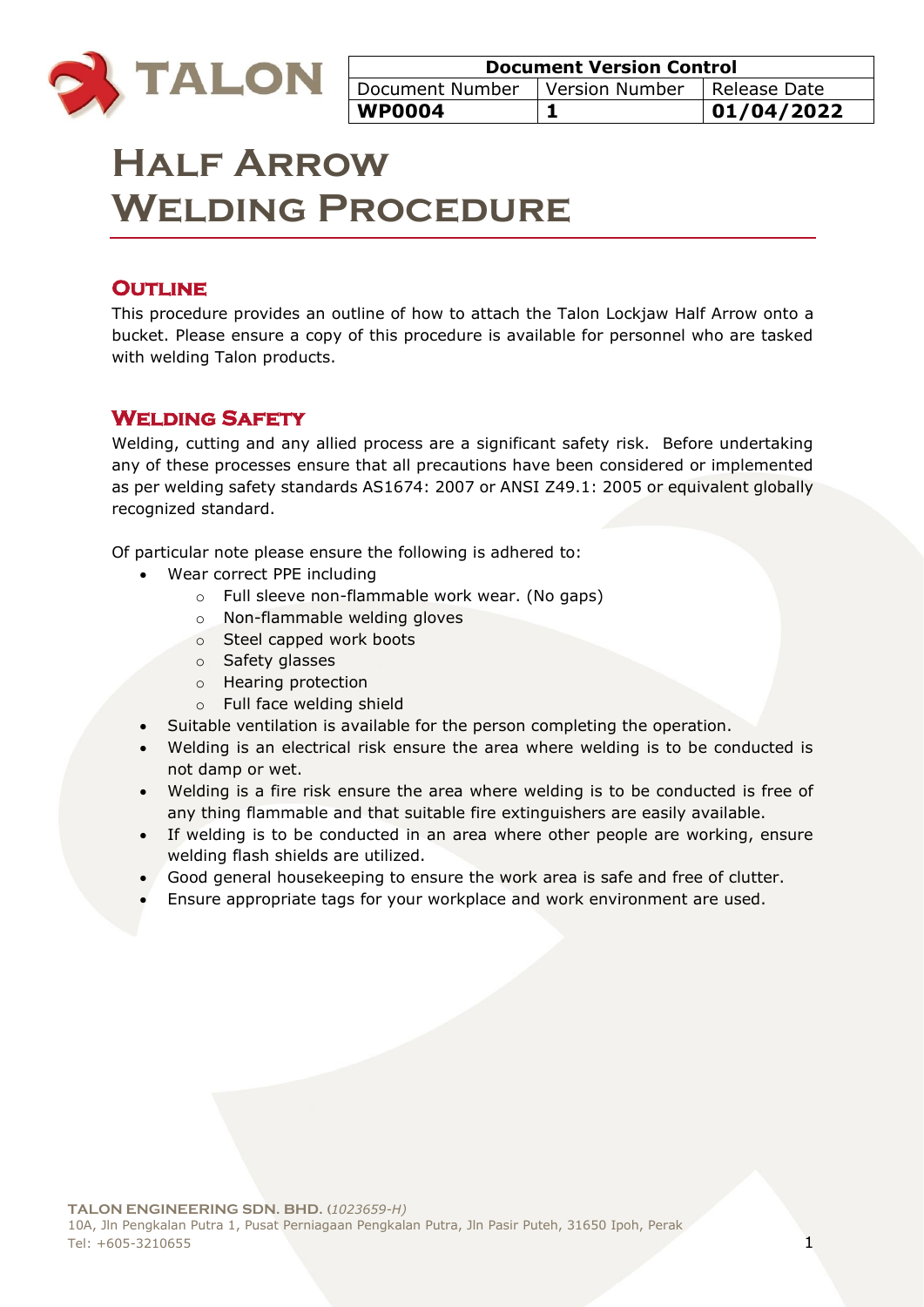

| <b>Document Version Control</b>                 |  |            |
|-------------------------------------------------|--|------------|
| Document Number   Version Number   Release Date |  |            |
| <b>WP0004</b>                                   |  | 01/04/2022 |

# **Welding Process and Preheat Notice**



Please ensure that you follow the Thermal Treatment (Preheat) procedure stated in this welding procedure. Preheat of the weld area prior to commencing welding will help ensure weld quality, reduce the occurrence of cracking and other problems that can result in costly rework. The weld area must be heated to 150°C, measured at least 100mm / 4" away from and either side of the weld joint and maintained between 150°C and 250°C throughout the welding process.

The warranty may be void on Talon Weld-On components if the specified process is not followed correctly.

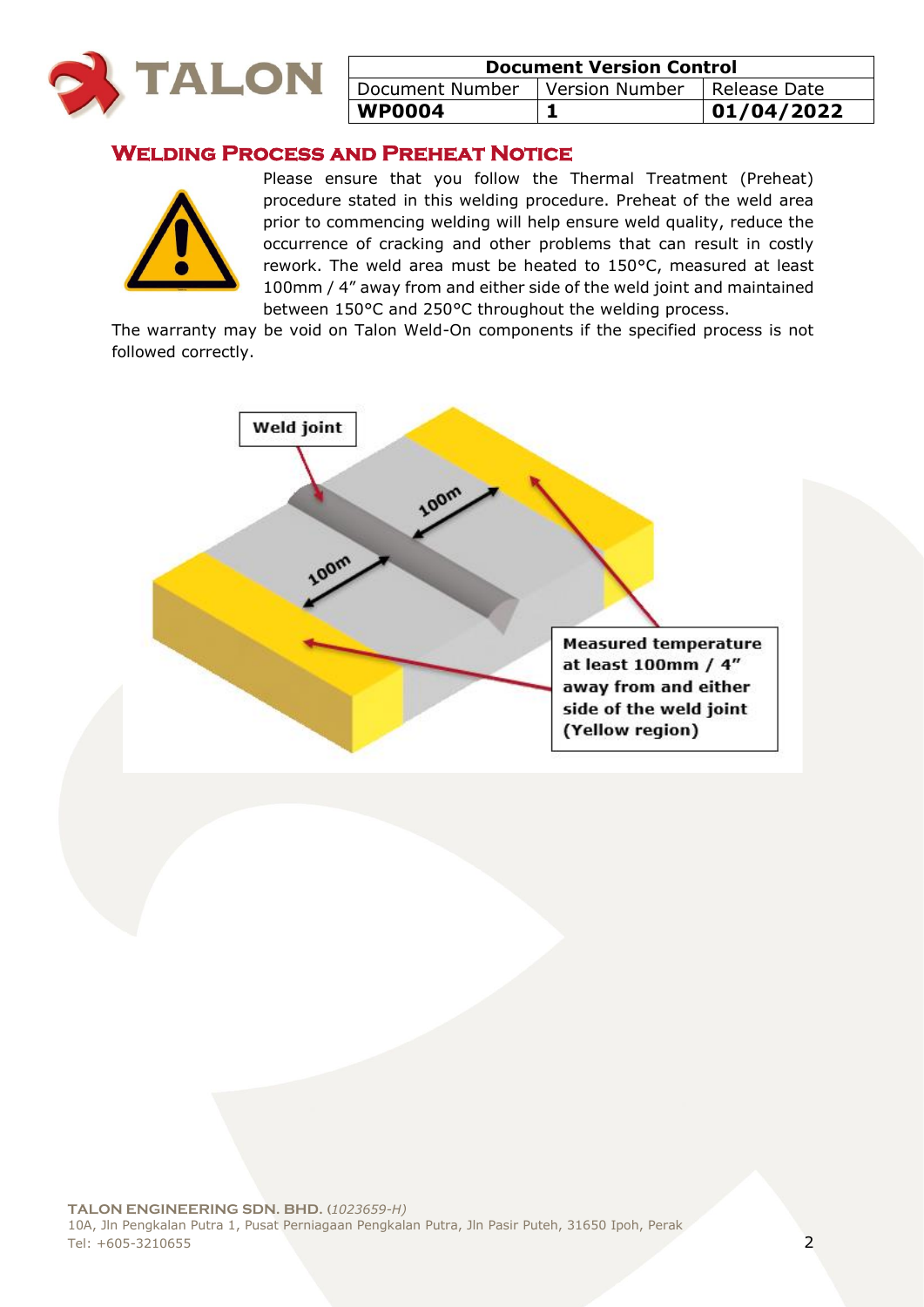

| <b>Document Version Control</b>                 |  |             |
|-------------------------------------------------|--|-------------|
| Document Number   Version Number   Release Date |  |             |
| <b>WP0004</b>                                   |  | 101/04/2022 |

# **Talon Welding Setup**

## **Weld Preparation**

The surfaces to be welded must be good and free from scale, grease, paint, water, or any other contaminants. The heat from welding breaks down any hydrocarbons and moisture in the area and releases hydrogen. The hydrogen along with any remaining particulate matter can be absorbed in the weld and result in cracking, porosity, and inclusions.

Preparation of the weld surfaces may be achieved by sand blasting, shot blasting, grinding, sanding, air carbon arc gouging, or a combination of any these processes. Should the air carbon arc gouging process be used, finish the surface by grinding to remove all carbon slag. Following any of these preparation processes ensure any dust or particulate matter is removed from the weld area to prevent porosity and inclusions.

## **Welding Process**

Welding may be completed by any of the following processes:

- Gas Metal Arc Welding (GMAW)
- Flux-cored Arc Welding (FCAW)

A combination of GMAW or FCAW can be utilised.

| <b>Process</b> | <b>AWS</b>                         | AS/NZS                      | <b>ISO</b> | <b>Shielding Gas</b>                                               | <b>Polarity</b> |
|----------------|------------------------------------|-----------------------------|------------|--------------------------------------------------------------------|-----------------|
| <b>GMAW</b>    | <b>AWS A5.18</b><br><b>ER70S-4</b> | 2717.1:<br>ES4-GC/M-W503AH  |            | 100% CO <sub>2</sub><br>$Ar + 10 - 15\%CO2$<br>Ar + 15-25%CO2      | $DC+$           |
| <b>GMAW</b>    | AWS A5.18<br>ER70S-6               | 2717.1:<br>ES6-GC/M-W503AH  |            | 100% CO <sub>2</sub><br>$Ar + 10 - 15\%CO2$<br>$Ar + 15 - 25\%CO2$ | $DC+$           |
| <b>FCAW-G</b>  | <b>AWS A5.20</b><br>E71T-1 H8      | 17632-B: T49 2 T1 1 CAU H10 |            | 100% CO <sub>2</sub><br>Ar + 20-25%CO2                             | $DC+$           |
| FCAW-G         | <b>AWS A5.18</b><br>E70C-6M H4     | 17632-B: T49 4 T15 0 MAU H5 |            | $Ar + 20 - 25\%CO2$                                                | $DC+/-$         |
| <b>FCAW-S</b>  | <b>AWS A5.20</b><br>E70T-7         | 17632-B: T49 Z T7 0 NA      |            | N <sub>R</sub>                                                     | DC-             |
| <b>FCAW-S</b>  | AWS A5.20<br>E71T-8                | 17632-B: T49 3 T8-1NA-H15   |            | NR.                                                                | DC-             |

The following table details **recommended** reference consumables:

#### **Electrical Parameters**

The person completing the weld should refer to the manufacturer's specifications to determine the optimal settings to complete the weld. Actual voltage, welding current and Electrode Stick Out (E.S.O.) used will depend on machine characteristics, plate thickness, run size, shielding gas and operator technique etc.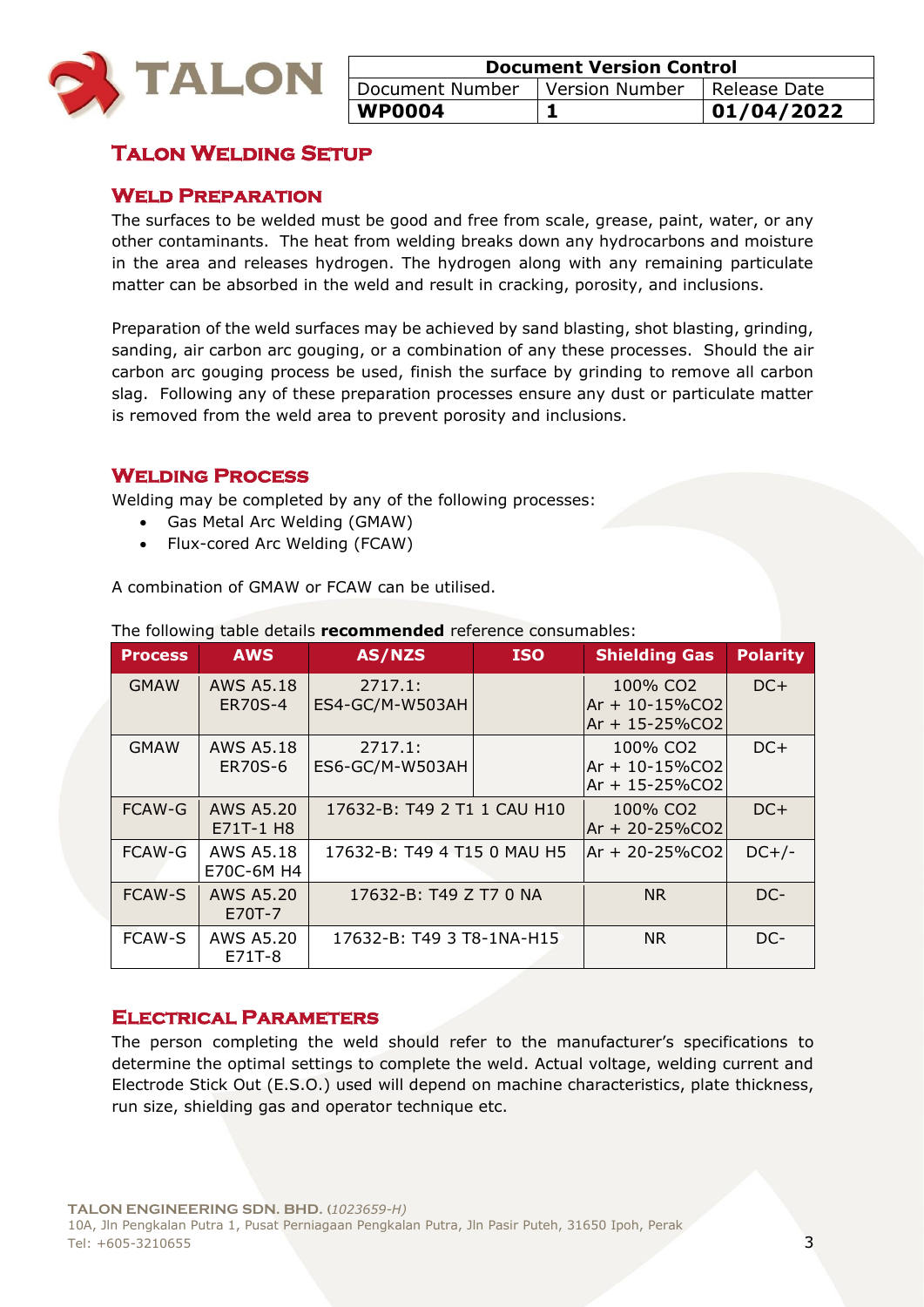

| <b>Document Version Control</b>  |  |                |
|----------------------------------|--|----------------|
| Document Number   Version Number |  | I Release Date |
| <b>WP0004</b>                    |  | 01/04/2022     |

#### **Welding Position**

Welding of Talon Half Arrow is recommended and shall be completed in the Horizontal 2F position. The other positions can be welded but the process should be adjusted to suit the applicable weld wire and equipment to ensure good weld strength and integrity.





 $2F$ 

Deviation from the Flat or Horizontal position is permissible as shown in figure below as typically described in welding standard AWSD1.1, Structural Welding--Steel, Figure 4.2 "Positions of Fillet Welds".



The longitudinal axis of the weld may be inclined no more than 15° with respect to the horizontal plan. The centre of the weld face "C" must lie within the rotational limits of 80° to 280° as shown.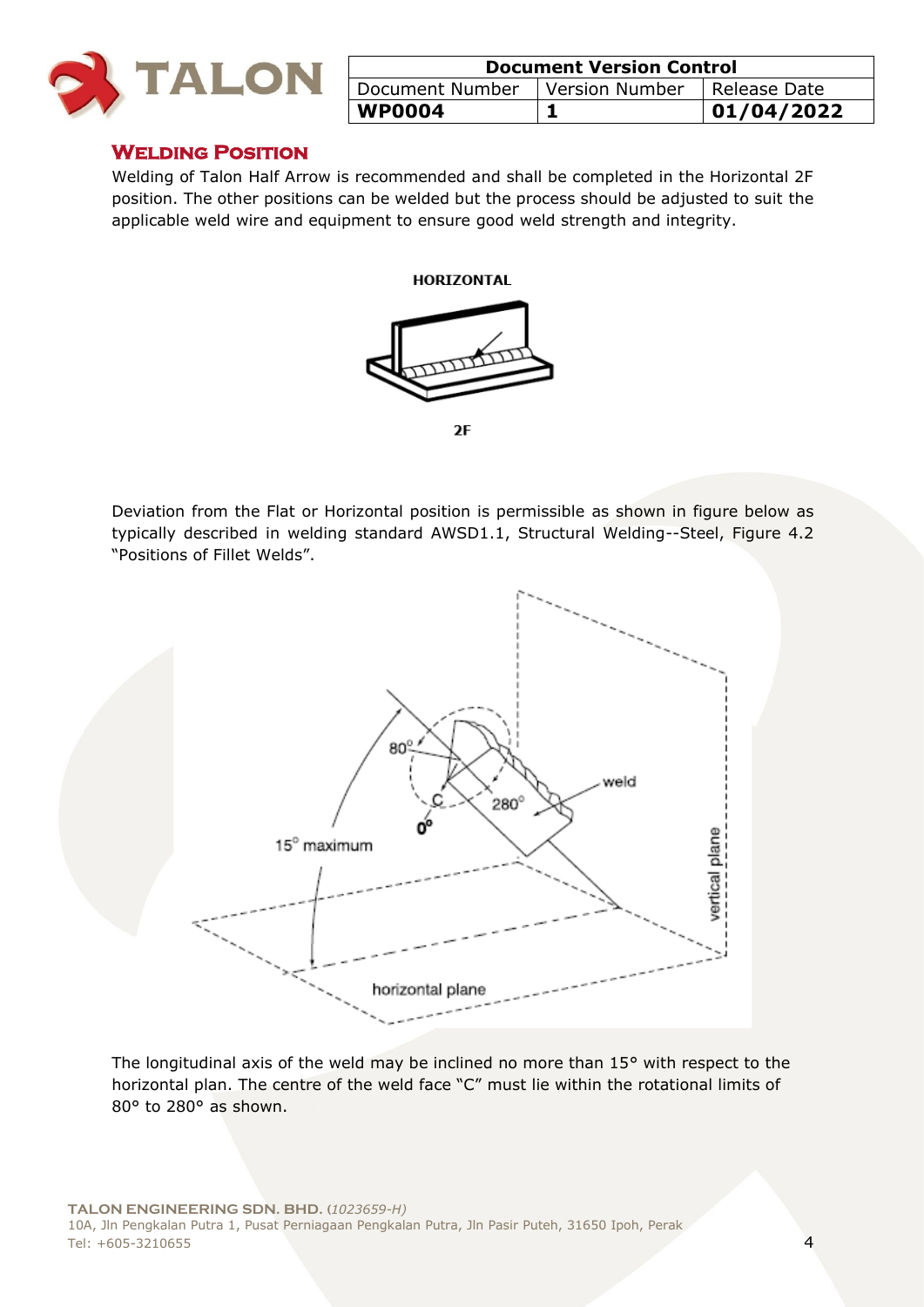

| <b>Document Version Control</b>                 |  |            |
|-------------------------------------------------|--|------------|
| Document Number   Version Number   Release Date |  |            |
| <b>WP0004</b>                                   |  | 01/04/2022 |

## **Thermal Treatment**

It is important to preheat the work piece prior to commencing welding and ensure the components are maintained within the acceptable interpass temperature range during welding. Preheat is the heating of a work piece prior to being welded, flame cut, or air carbon arc gouged. Heat can be applied though several methods such as propane or butane gas flame burners or torches and magnetic induction.

As welding, flame cutting and air carbon arc gouging use a high temperature heat source to melt the base metal, a high temperature in a small localized area is created along with a large temperature differential to the rest of the work piece. This causes high stresses, hardened areas, deformation, and a very small area for hydrogen gases to be released from the steel. Preheat reduces the temperature differential and so lowers the risk of weld cracking, maximum hardness of the heat affected zone, lessens distortion, and releases hydrogen from the steel prior to welding.

Maintaining the correct interpass temperature is important to hold the reduced temperature differential gained from preheating and to ensure the work piece does not get too hot. Allowing the steel to become too hot will temper the steel and soften it, reducing its hard-wearing properties.

When preheating with burners and torches it is most effective to heat the work piece from below. This allows the heat to soak up though the body of the work piece. Using insulating heat blankets on the topside of the work piece will improve and speed up the process, allowing the dispersion and retention of the heat that has been input.

Temperature should be measured using an infrared thermometer or temperature indicating crayon at least 100mm / 4" away from and either side of the weld joint. Best practice is to measure the temperature on the top side as heat is applied to the bottom side, this will ensure a complete preheat though the thickness of the work piece. Prior to any welding, flame cutting and air carbon arc gouging on Talon components and steel bodies the following preheat and interpass temperatures must be reached and maintained.

| <b>Material</b>                                                                  | <b>Thickness</b>                             | <b>Min Preheat</b><br>Temp | <b>Max Interpass</b><br><b>Temp</b> |
|----------------------------------------------------------------------------------|----------------------------------------------|----------------------------|-------------------------------------|
| Talon GET Castings                                                               | <b>All Weld-on Castings</b>                  | $ 150^{\circ}$ C / 300°F   | $ 260^{\circ}$ C / 500°F            |
| ASTM A514 Steels                                                                 | Greater than 63mm / 2-1/2"   120 °C / 250 °F |                            | $1260^{\circ}$ C / 500 $^{\circ}$ F |
| 400-450 BHN Abrasion Resistant Steel Greater than 63mm / $2-1/2$ " 150°C / 300°F |                                              |                            | 260°C / 500°F                       |

**Notes:** 

- If the ambient humidity is high and or the temperature is below  $4^{\circ}$ C /  $40^{\circ}$ F, the tabulated thermal treatment temperature should be increased by 27°C / 80°F. At no time should any material type or thickness be welded when the temperature of the steel is at or below  $4^{\circ}C$  /  $40^{\circ}F$ . This includes tack or spot welds or any allied process. Preheat must be applied as specified.
- All material within 100mm / 4" of the weld zone must be within the specified temperature.
- Cool weld slowly, for a minimum of 8 hours, utilising thermal blankets. Do not allow drafts or cool ambient temperatures to cool the parts or assembly. Cool down rate should not exceed 55°C / 130°F, per hour.
- If the ambient temperature is at or below 4°C / 40°F the part must be covered with a thermal blanket to insure the cool down rate above. Alternatively, the entire part maybe post-heated to 150 - 200°C / 300 - 400°F for four hours and then maybe air cooled.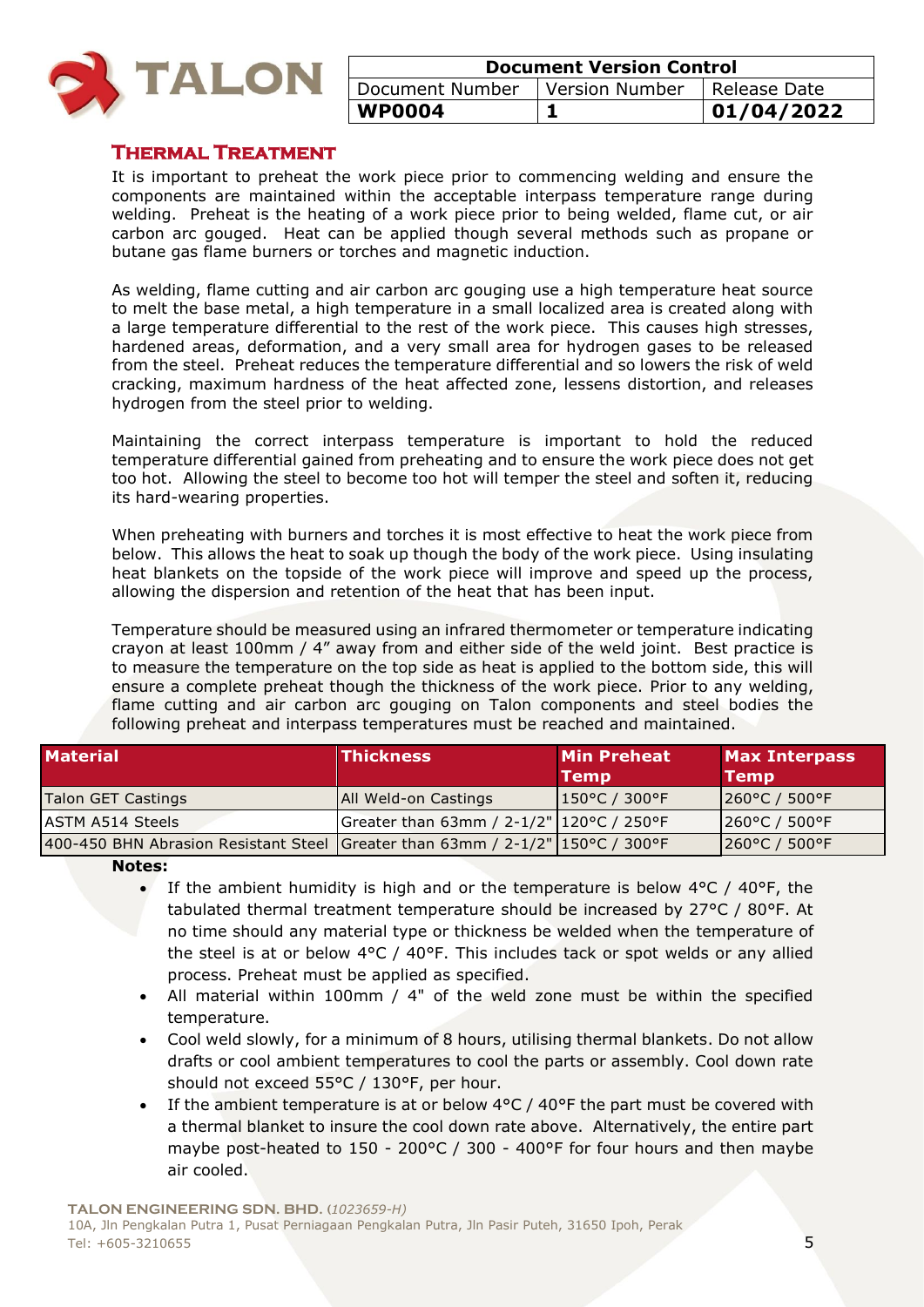

| <b>Document Version Control</b>  |  |                |
|----------------------------------|--|----------------|
| Document Number   Version Number |  | I Release Date |
| <b>WP0004</b>                    |  | 01/04/2022     |

# **Welding Procedure**

Position Half Arrow segments on the bucket lip plate such that the base of the lip is flat against the Half Arrow lip face and the lip leading edge is butt against the Half Arrow lip step.



## **Welding Sequence**

Place Half Arrow lip centre segment on to the lip first and tack in place with two 25mm / 1" tack welds on the bottom rear edge and two 25mm / 1" tack welds in the top weld gap.

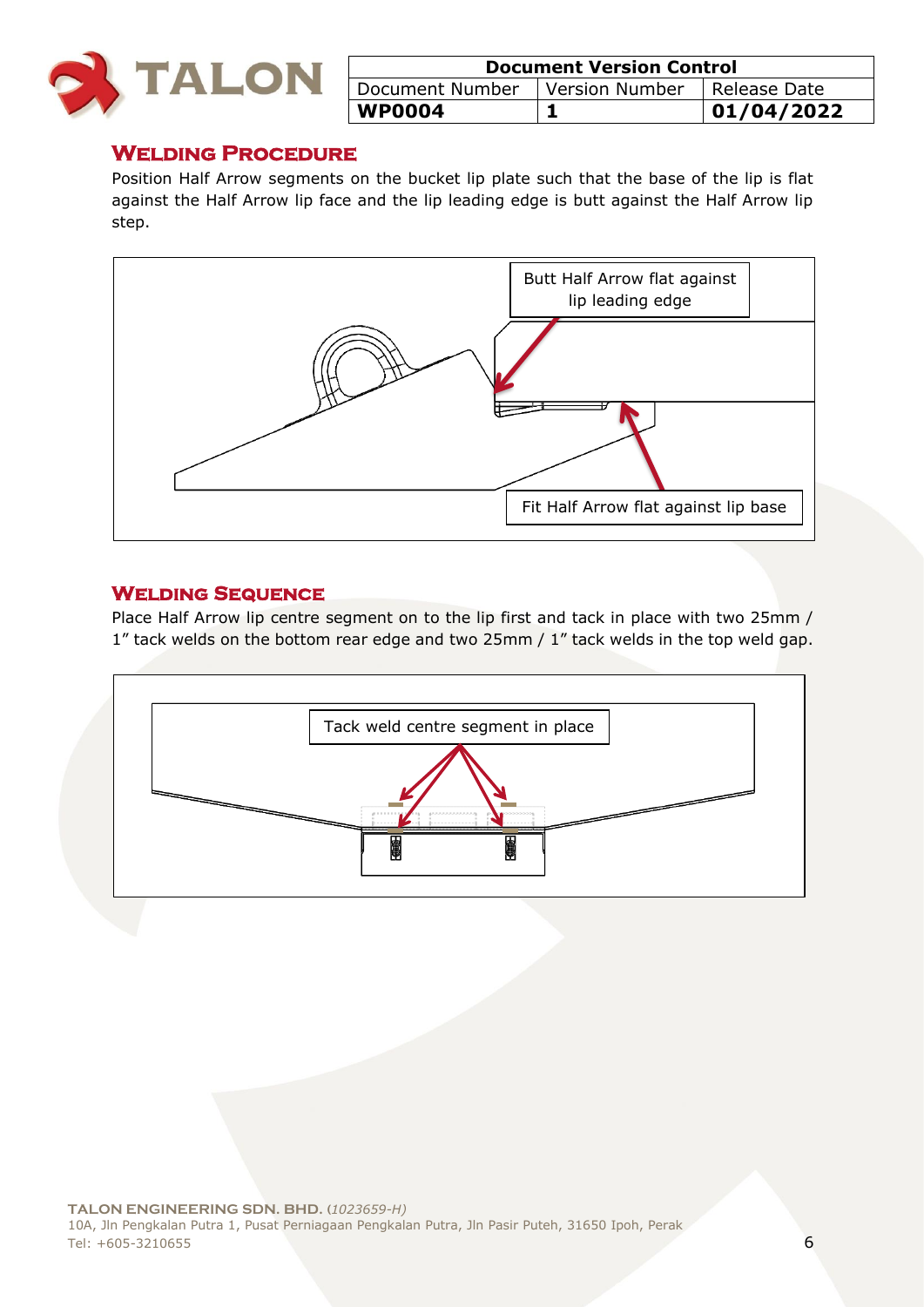

| <b>Document Version Control</b>                 |  |            |
|-------------------------------------------------|--|------------|
| Document Number   Version Number   Release Date |  |            |
| <b>WP0004</b>                                   |  | 01/04/2022 |

Place Half Arrow corner segments on the lip and tack in place with a 25mm / 1" tack weld on the bottom rear edge and two 25mm / 1" tack welds in the top weld gap.



Trim Half Arrow side segments to suit lip. Place Half Arrow side Segments on to lip and tack in place with two 25mm / 1" tack welds on the bottom rear edge and two 25mm / 1" tack welds in the top weld gap.



Complete a full root run and one capping pass along in the top weld gap followed by a full root run and one capping pass along the bottom edge of the Half Arrow. Following this proceed to fill out the welds as suits your welding equipment.

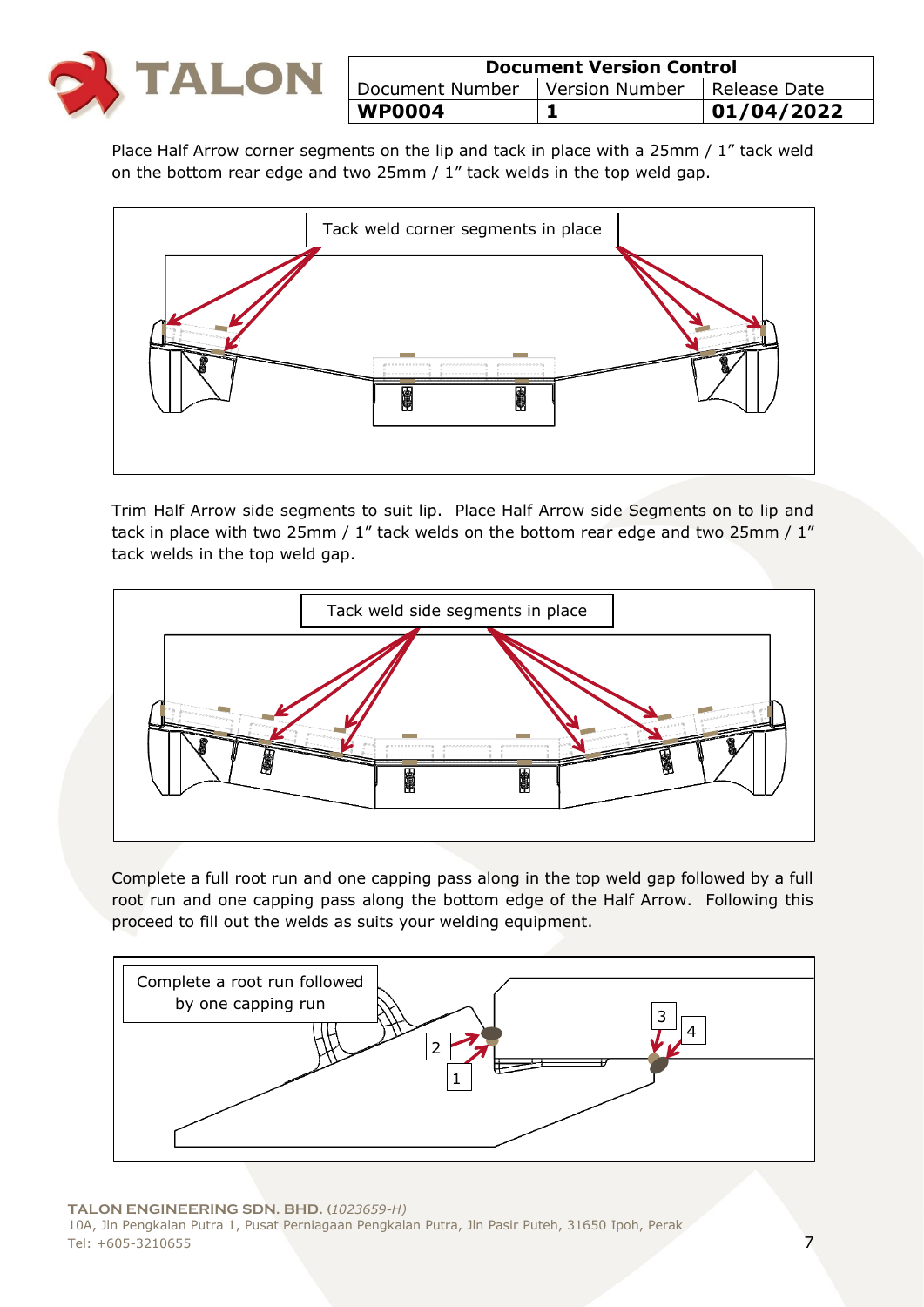

| <b>Document Version Control</b>                    |  |            |  |
|----------------------------------------------------|--|------------|--|
| Document Number   Version Number<br>  Release Date |  |            |  |
| <b>WP0004</b>                                      |  | 01/04/2022 |  |



Finish the welding process by welding out the 90mm long weld preparation grooves that run down the face of the Half Arrow Segments.

**NOTE**: Do not weld beyond the weld prep provided. Do not weld to the tip of the Half Arrow segments. This WILL result in cracking of the Half Arrow and possible damage to the lip plate.